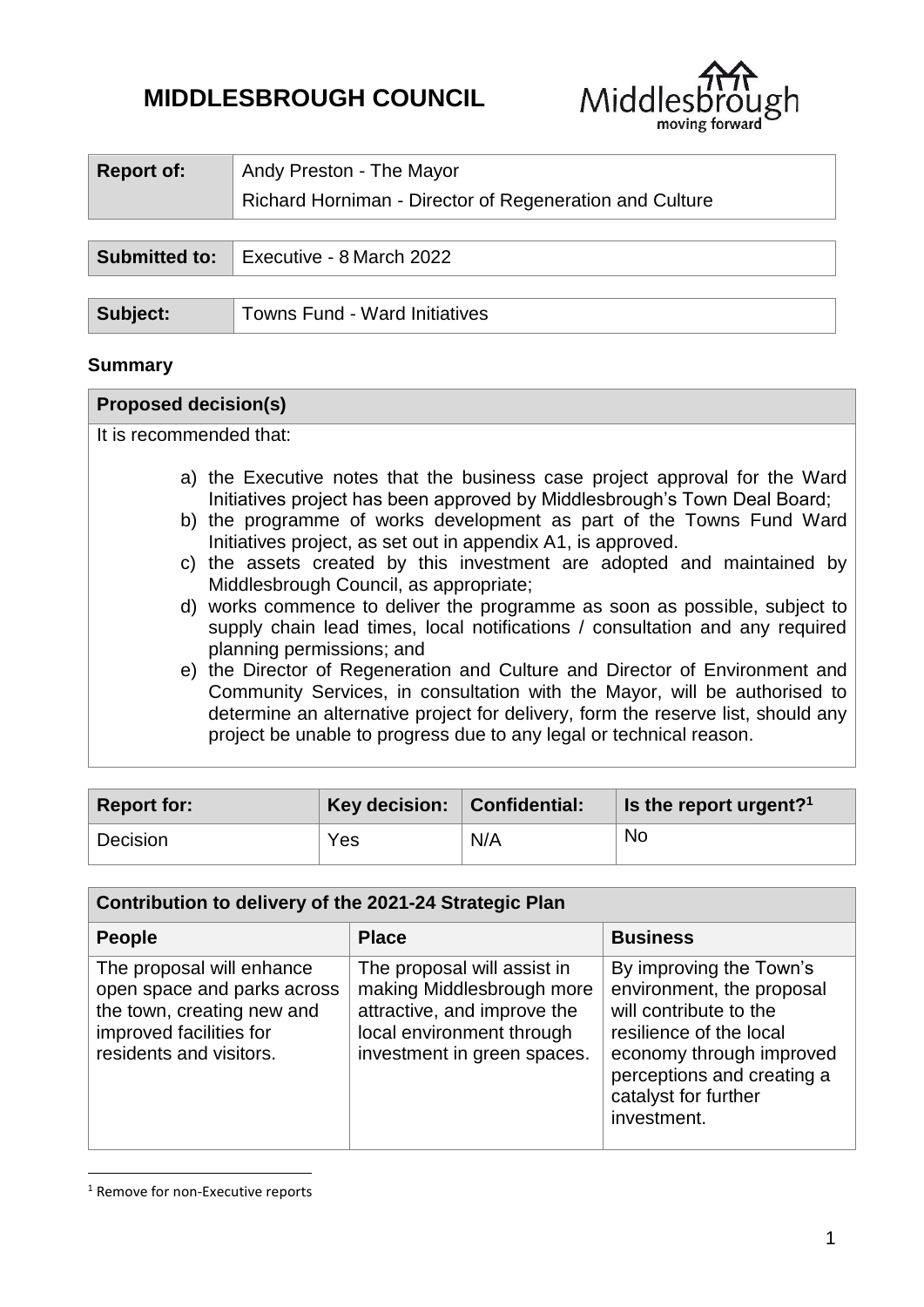#### **What is the purpose of this report?**

1. To seek approval to deliver the programme of schemes developed as part of the Towns Fund Ward Initiative project and for the Council to adopt and maintain the assets.

#### **Why does this report require a Member decision?**

2. The schemes within the project will be delivered in the majority of Middlesbrough Wards with an overall project cost of £1,000,000. As a result, an Executive Member decision is required to allow the scheme to be progressed

### **Background**

- 3. The Town Deal Board approved £1m funding for the Ward Initiatives project. An online survey of residents was supplemented with a process of seeking expressions of interest from Ward Councillors, to identify local priorities with community support. Parks, green spaces and play areas were found to be the areas requiring greatest investment, reflected in consultation preferences.
- 4. Ten projects were submitted by Members and this was cross referenced against the Small Member Capital Scheme, administered by the Asset Management service; to avoid duplication of projects. Projects to the value of C. £420k were identified by members with the indicative project costs validated by Environment and Community Services.
- 5. Member / Executive / Mayoral requests were also identified through discussions with ECS, Cultural Services, Sports and Leisure and priorities recorded by the Strategy Information and Governance team. This identified a significant list of additional projects / requests which would meet the objectives of the Town Deal allocation. This amounts to 29 potential projects costing over £1.26m.
- 6. The long list of projects submitted was assessed against programme objectives, eligibility, local impact, deliverability and long term liabilities. The recommended list includes all of the eligible member submissions and equates to the full £1m available from the Towns Fund. The agreed list can be seen below and on the attached appendix A1. Those projects not prioritised will be held in reserve should a selected scheme not go ahead - those not supported at this stage, but held in reserve are at Appendix A2.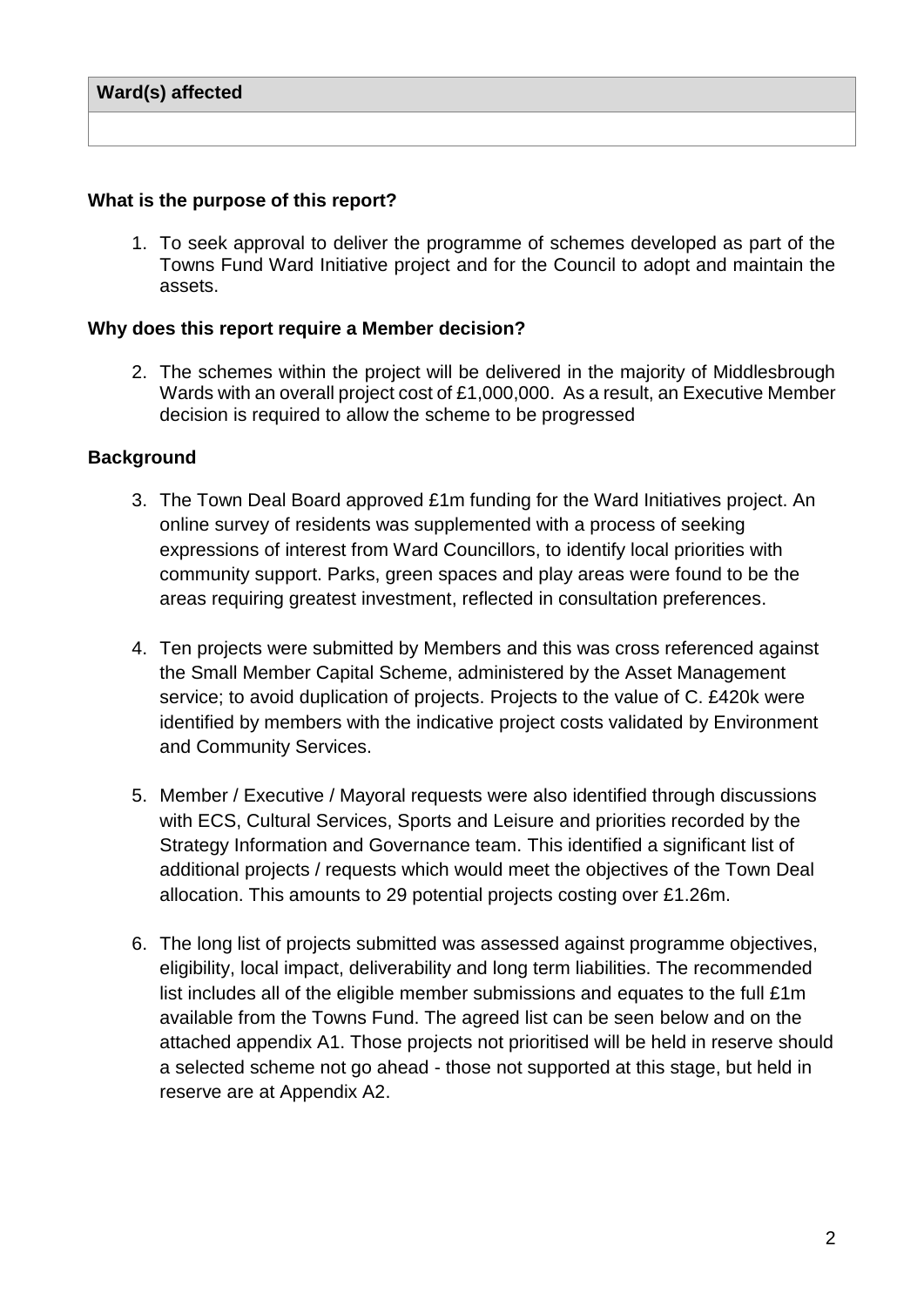| Ward                                                              | <b>Project Details</b>                                                                                                           | <b>ECS Estimated</b><br>Costs |
|-------------------------------------------------------------------|----------------------------------------------------------------------------------------------------------------------------------|-------------------------------|
| <b>Marton West</b>                                                | Fairy Dell boardwalk, Marton West Beck -<br>seating / heritage trail, Bonnygrove park -<br>footpaths and fencing                 | £50,000                       |
|                                                                   | Play park Marton Manor / Tollesby (there<br>isn't currently one - site to be identified),<br>upgrade of Easterside play park and |                               |
| Ladgate Ward                                                      | upgrading the torn / ripped outdoor pitch.                                                                                       | £80,000                       |
| <b>Coulby Newham</b>                                              | Children's play area Newham Way                                                                                                  | £75,000                       |
|                                                                   | Create a stretch of footpath on the south<br>side of Cypress Road, Marton, between<br>Hawthorn Crescent and Rosewood Court.      |                               |
| <b>Marton East</b><br><b>Community Gardens to be</b>              |                                                                                                                                  | £50,000                       |
| developed at (1) Trinity North                                    |                                                                                                                                  |                               |
| Ormesby (2) Methodist Church -                                    |                                                                                                                                  |                               |
| Acklam Road - Acklam Green (3)<br>Bexley Gardens - Easterside (4) |                                                                                                                                  |                               |
| Grove Hill Hub - Bishopton Road (5)                               |                                                                                                                                  |                               |
| Nunthorpe - Community centre                                      | <b>Community Garden</b>                                                                                                          | £30,000                       |
|                                                                   | Community Play Area & Wildlife/growing                                                                                           |                               |
| Brambles Farm / Thorntree                                         | initiative. Beresford Buildings - New                                                                                            | £70,000                       |
| <b>Glebe Road</b>                                                 | New Play area / Upgrade                                                                                                          | £50,000                       |
|                                                                   | To provide varying levels (as required) of                                                                                       |                               |
| Borough wide                                                      | asset investment & a refresh of 22 of the<br>borough's play parks                                                                | £227,000                      |
|                                                                   |                                                                                                                                  |                               |
| <b>District Shopping Area's</b>                                   | Larger Planters / 3 tiers                                                                                                        | £46,000                       |
|                                                                   |                                                                                                                                  |                               |
| <b>Albert Park and Pallister</b>                                  | <b>MUGA</b>                                                                                                                      | £65,000                       |
| <b>Albert Park</b>                                                | Fencing of Albert Park bowls and croquet<br>greens                                                                               | £25,000                       |
| Lighting Thorntree - Football club                                | LED lighting required for the Multi Use                                                                                          |                               |
| and pavilion                                                      | Games Area (MUGA), teenage play area,                                                                                            |                               |
|                                                                   | junior play area and 6 x light columns for<br>path between The Greenway and                                                      |                               |
|                                                                   | <b>Spencerfield Crescent</b>                                                                                                     | £32,000                       |
| Thorntree Park, Pallister Park                                    | To provide additional children's play                                                                                            |                               |
|                                                                   | equipment across the identified parks                                                                                            | £100,000                      |
| Delivery of interventions by                                      |                                                                                                                                  |                               |
| <b>Environment and Community</b>                                  | Associated project management and                                                                                                |                               |
| Services.                                                         | capital works against the whole initiative                                                                                       | £100,000                      |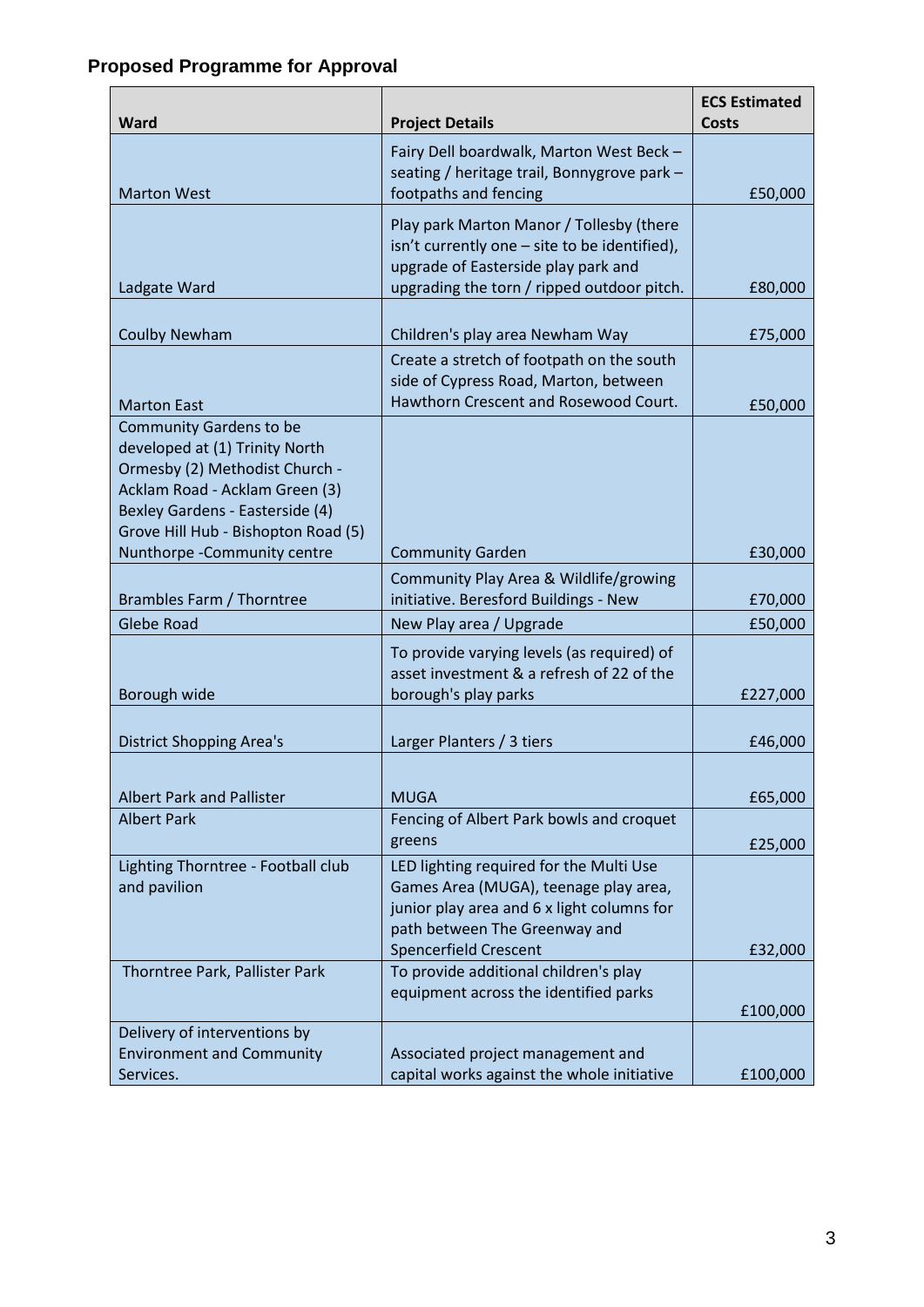# **What decision(s) are being asked for?**

- 7. It is recommended that:
	- a) the Executive notes that the business case project approval for the Ward Initiatives project has been approved by Middlesbrough's Town Deal Board;
	- b) the programme of works development as part of the Towns Fund Ward Initiatives project, as set out in appendix A1, is approved.
	- c) the assets created by this investment are adopted and maintained by Middlesbrough Council, as appropriate;
	- d) works commence to deliver the programme as soon as possible, subject to supply chain lead times, local notifications / consultation and any required planning permissions; and,
	- e) the Director of Regeneration and Culture and Director of Environment and Community Services, in consultation with the Mayor, will be authorised to determine an alternative project for delivery, form the reserve list, should any project be unable to progress due to any legal or technical reason.

# **Why is this being recommended?**

8. The proposal will deliver projects requested and required by residents and Councillors to address issues and provide improved facilities on a Ward level.

# **Other potential decisions and why these have not been recommended**

- 9. The other potential decisions that have not been recommended include:
	- a) Do nothing. This is not recommended, as it would not meet the requirements of the Towns Fund or address local issues.
	- b) Invest the Council's own resources. The Council does not have adequate funding to deliver projects on the scale required.
	- c) Invest less Towns Fund resource. The funding allocated is felt to be a minimum requirement to make a real and lasting change to Middlesbrough's environment. Suggested projects far exceeded the funding available.

# **Impact(s) of recommended decision(s)**

# *Legal*

- 10.There are legal issues associated with this proposal, related to contracts for equipment and potential planning permission for any new play areas. Legal Services are aware of the proposals.
- 11.Some new installations and sites may require planning permission and local consultation to progress. Each affected investment will go through the necessary planning procedures.

# *Financial*

12.The initial cost to the Council is nil, however, new play areas, green spaces and equipment require long term maintenance and have the potential to create a